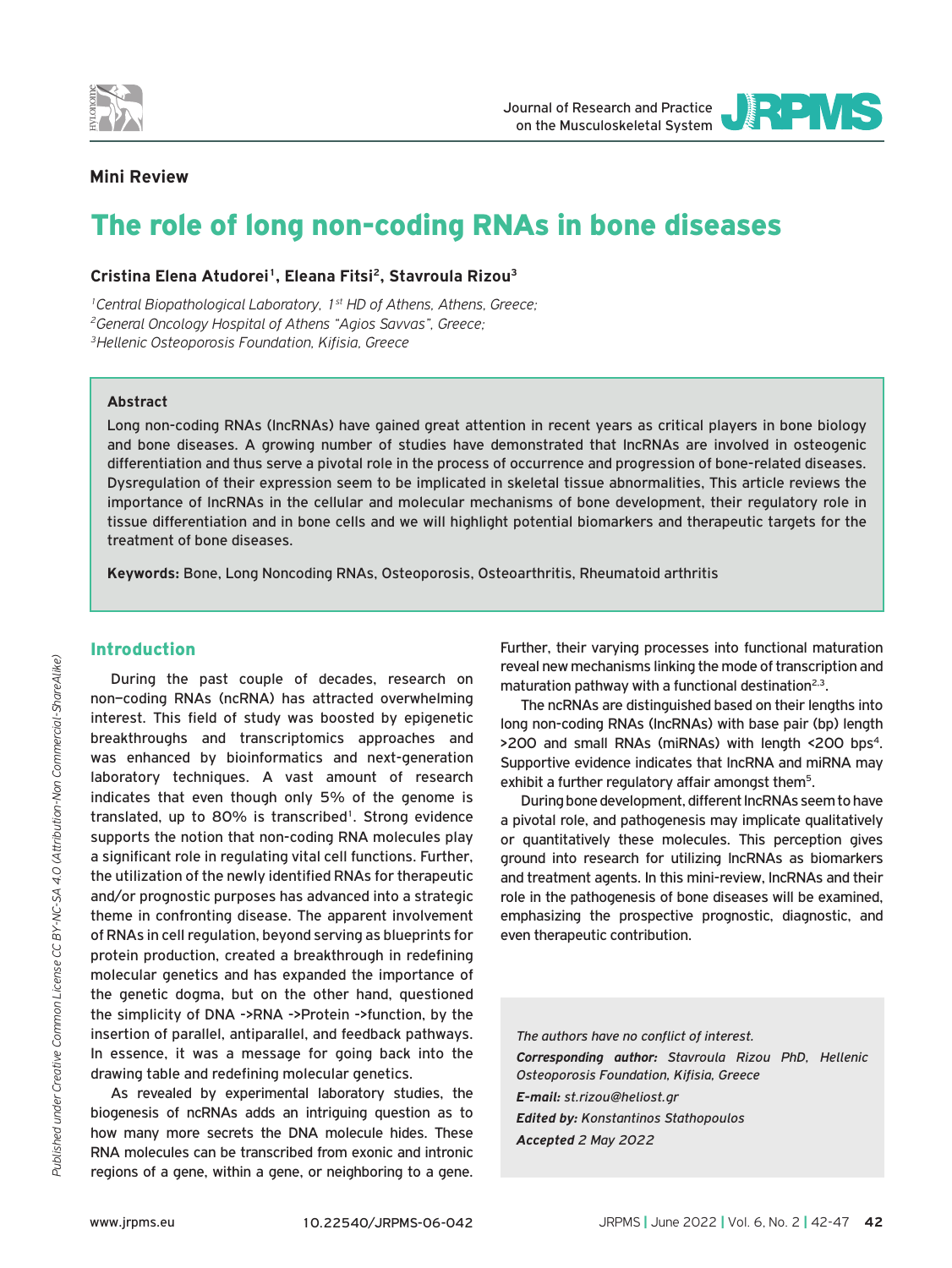| <b>LncRNAs</b>    | <b>Mode of action</b>                                     | Reference                        |
|-------------------|-----------------------------------------------------------|----------------------------------|
| PCAT <sub>1</sub> | Sponges miR-106a-5p upregulates BMP2                      | Jia et al. 2019 <sup>12</sup>    |
| PGC1b-OT1         | Sponges miR-148a-3p upregulates KDM6B                     | Yuan et al. 2019 <sup>13</sup>   |
| <b>OGRU</b>       | Sponges miR-320-3p upregulates Hoxa 10                    | Wang et al. 2020 <sup>14</sup>   |
| <b>LINCO2349</b>  | Sponges miR-25-3p & miR-33b-5p upregulates SMAD5 & Wnt10b | Cao et al 2020 <sup>15</sup>     |
| KCNQ10T1          | Sponges miR-701-3p upregulates FGFR3                      | Chen et al. 2020 <sup>16</sup>   |
| TUG <sub>1</sub>  | Sponges miR-545-3p upregulates CNR2                       | Hao et al. 2020 <sup>17</sup>    |
| GAS5              | Sponges miR-135a-3p upregulates FOXO1                     | Wang X et al. 2019 <sup>18</sup> |
| <b>MALAT1</b>     | Sponges miR-30 increases RUNX2 expression                 | Yi et al. 2019 <sup>19</sup>     |

**Table 1.** LncRNAs identified as positive regulators of osteoblastogenesis. PCAT1 prostate cancer-associated ncRNA transcript – 1. PGC1b-OT1 peroxisome proliferator activated receptor γ coactivator-1β-OT1. TUG1 lncRNA Taurine Upregulated Gene 1. GAS5 lncRNA growth arrest-specific transcript 5. MALAT1 metastasis-associated lung adenocarcinoma transcript 1.

# LncRNA

According to the Functional Annotation of Mammalian cDNA (FANTOM) 3 project, more than 35,000 lncRNA molecules have been defined<sup>6</sup>, most of them specific for certain tissues and in different stages of differentiation. Since in any mature cell type, not more than 25,000 proteins are expressed at any instance, the larger number of lncRNAs indicates significant role(s) in cell regulation<sup>7</sup>.

The biogenesis of lncRNA, which is the molecule's transcription mechanisms and their way to functional maturation, further points to a highly regulated and diverse set of activities. Based on their biogenetic mechanism of transcription, lncRNAs can be classified in the following six categories<sup>8</sup>:

- 1. Intergenic (intergenic expressing regions)
- 2. Intronic (intronic regions)
- 3. Bidirectional (either direction of promoter regions)
- 4. Sense (exon regions)
- 5. Antisense (opposing direction of transcription)
- 6. Enhanced (derived from enhancer DNA regions)

In terms of functions assigned to lncRNA (9), they can be divided into:

- A. Direct action at the molecular level:
	- 1. Sponging of miRNAs
	- 2. Modification of gene expression through chromatin regulation
	- 3. Regulation of transcription factors and translation outcome
- B. Indirectly by affecting critical biochemical pathways:
	- 4. Angiogenesis
	- 5. Cell autophagy
	- 6. Immune regulations
	- 7. Extracellular matrix (EMT) degradation

The most well-described role is the sponging effect of lncRNA on miRNAs. Since miRNAs bind to specific mRNA regions inhibiting their further processing into protein products, a perplexing double regulatory mechanism exists regarding protein synthesis. In any case, identified and characterized lncRNAs associated with specific cellular functions could be utilized as essential biomarkers, depending on their overexpression or downregulation in disorders, and even be helpful in therapeutic approaches.

# LncRNAs and Bone Cells

## *LncRNAs and Osteoblasts*

Osteoblasts are derived from osteoprogenitor cells and are of particular importance for bone formation and remodeling. Key transcription factors such as runtrelated transcription factor 2 (RUNX2) and Osterix (OSX) regulate the differentiation of mesenchymal stem cells into osteoblasts<sup>10</sup>. Osteoblast differentiation is regulated through pathways that involve the transforming Growth Factor – b1 as well as the activation of histone deacetylases. The activity of osteoblasts is under the control of extensive regulatory mechanisms that include hormones and growth factors as initiators. These pathways seem to be affected by several miRNAs, which in turn are sponged by lncRNA H19, thus allowing the progression of cell dedication. In addition, several other non-coding RNAs appear to be involved in feedback mechanisms of these crucial pathways, thus regulating the differentiation process<sup>11</sup>. In osteoblastogenesis, IncRNAs have either a positive or negative regulatory mode of action. PCAT1 (prostate cancer-associated ncRNA transcript – 1) sponges the specific microRNA-106a-5p (miR-106a-5p), thus inducing upregulation of gene *Bone Morphogenetic Protein 2 (BMP2)* and osteogenic differentiation, whereas the knockdown of PCAT1 decreased bone formation<sup>12</sup>. The most studied positive regulators lncRNAs are shown in Table 1.

Osteoblast formation relies on several biochemical pathways, well-coordinated and stimulated by extracellular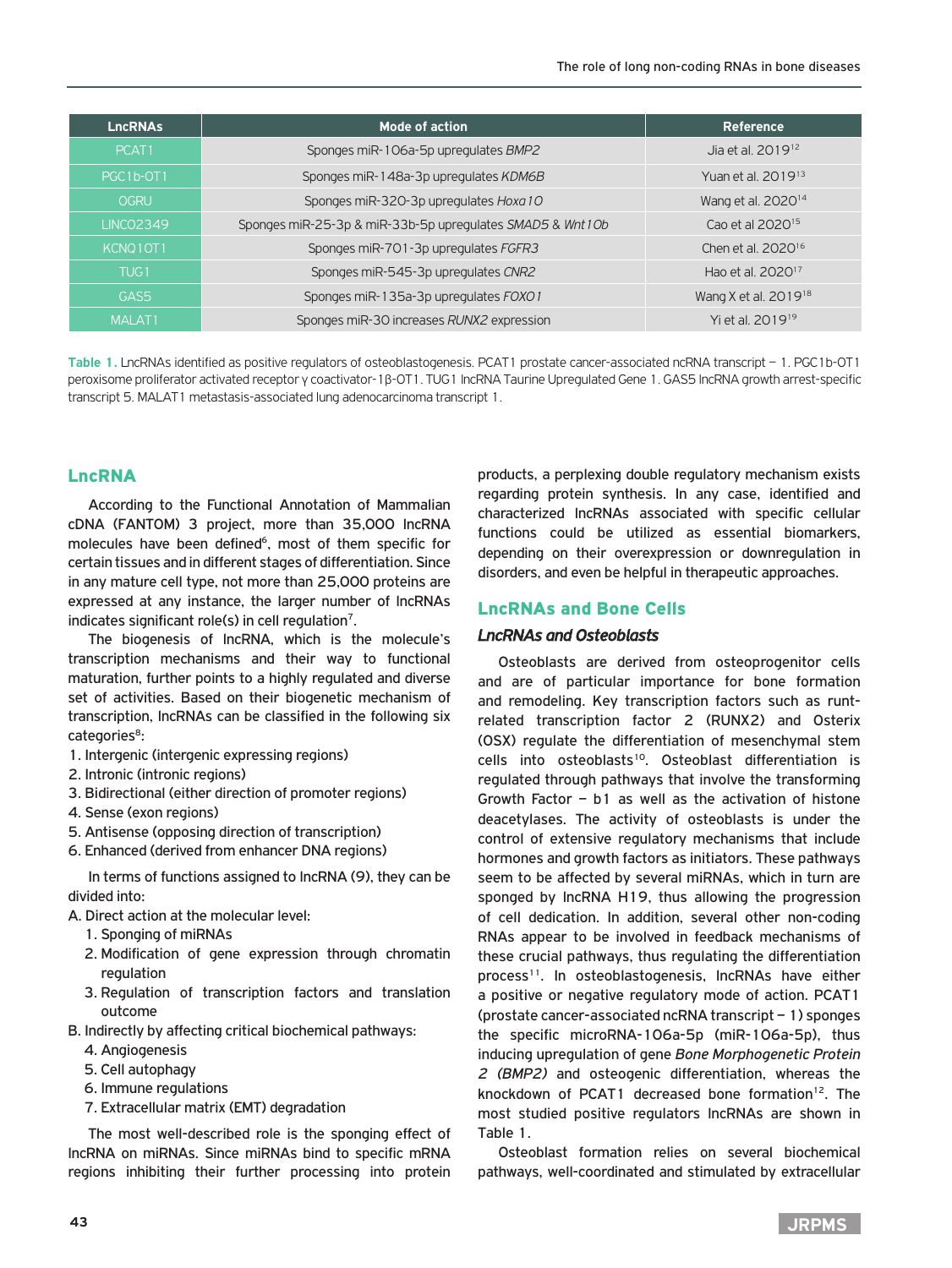signals, and key genes such *RUNX, FOX,* and *BMP* seem to be regulated epigenetically by lncRNA molecules which in turn neutralize miRNAs in order to maintain gene overexpression. Therefore, the lncRNAs can be utilized as reliable biomarkers.

Yet lncRNAs not only contribute to the overexpression of key genes but also function as inhibitory factors. Chen et al.20 has shown that lncRNA XIST overexpression promotes osteoporosis by inhibiting mesenchymal cell differentiation. siRNAs against XIST seem to restore normalization and bone formation in the *in vitro* study, thus indicating a useful therapeutic method. Similar observations pertain to the lncRNA HOTAIR and several others such as osteogenic differentiation inhibitory regulator 1 (ODIR1), small nucleolar RNA host gene 1 (SNHG1), Urothelial Carcinoma Associated 1 (UCA1)21.

#### *LncRNAs and Osteoclasts*

Osteoclasts are responsible for bone resorption and are derived from monocytes. A well-regulated balance should exist between resorption and formation to maintain a stable bone mass<sup>22</sup>. During the osteoclastogenesis, the regulation of mRNA expression seems to implicate directly or indirectly several target-specific lncRNAs that can act either as inhibitory or activating factors. Osteoclast differentiation appears to be upregulated by lncRNA AK077216 via the expression of key transcription factors<sup>23</sup>. Similarly, more than 20 lncRNAs have been reported to either upregulate or downregulate osteoclast formation and function $11$  hence exhibiting positive or negative effects in bone diseases. A well-studied osteoclast formation pathway involves exosomal release from endothelial progenitor cells (EPCs) regulated by miR-124 miRNA sponging, of which by lncRNA metastasisassociated lung adenocarcinoma transcript (MALAT)-1 increases osteoclast differentiation<sup>24</sup>. Several other studies for lncRNA MALAT-1 reveal a significant regulatory effect on several cases involving pathogenesis of bone tissue and indicate that the increased level of this molecule in body fluids could be a valuable indicator of bone disease and that MALAT-1 may be sponging a number of miRNAs $21$ . LncRNA colorectal neoplasia differentially expressed (CRNDE) overexpression in osteoclasts in osteoporosis strongly suggests targeting therapeutic purposes<sup>25</sup>.

## *LncRNAs and Osteocytes*

Bone tissue contains three types of cells: osteoblasts, osteoclasts, and osteocytes. The latter are assigned the mechanosensing mechanisms of the skeletal framework. The role of lncRNAs during the osteoblast to osteocyte conversion is the least studied. Yet, a study using an animal mouse model with tibial fracture indicates that lncRNA H19 may have a regulatory role in the proliferation of osteocytes in reverse relationship with the p53 protein expression, which may be downregulated by H19<sup>26</sup>. Furthermore, an earlier holistic study has shown across the board transcriptome changes in osteoblast to osteocyte conversion *in vitro* and implicated

epigenetic mechanisms as regulators by influencing RUNX2, OSX, and several other pathways discussed herein to be controlled by lncRNAs. Therefore, osteocyte formation could also be directly or indirectly regulated by lncRNA, yet this notion has to be further investigated.

## *LncRNA in Chondrocytes*

Chondrocytes are originally derived from mesenchymal stem cells, and are the responsible cells that generate and maintain the cartilaginous matrix in cartilage<sup>27</sup>. Recent evidence supports the notion that several lncRNAs exhibit a significant regulatory role in cellular processing mechanisms and differentiation steps during the various stages of cartilage development. LncRNA differentiation antagonizing nonprotein coding RNA (DANCR) has been shown to have a SOX4 transcription factor binding site. SOX4 promotes chondrogenesis, and interestingly DANCR inhibition by siRNA suppressed the SOX4 effect in an *in vitro* system<sup>28</sup>. Regulation of chondrogenic differentiation has also been reported to be altered by lncRNA DA125942 by downregulating the SOX9 transcription factor among other skeletal patterning involved factors $27$ . The already described lncRNA HOX Transcript Antisense RNA (HOTAIR) and others have been reported in the same review study to affect specific bone formation and elongation via several pathways (HOXD genes and other calcification promoting genes).

# LncRNAs and Bone Diseases

#### *LncRNAs and Osteoporosis*

Osteoporosis is a systemic skeletal disorder characterized by low bone mass, microarchitectural deterioration of bone tissue leading to bone fragility, and consequent increase in fracture risk<sup>29</sup>.

Although, it is widely known that lncRNAs could play vital role in the development of osteoporosis, the molecular mechanism of osteoporosis is still not completely understood. Evidence indicates that their function can be distinguished in gene activation, gene silencing (siRNA), and/or involvement in scaffold epigenetic mechanisms inducing modification<sup>30</sup>. Some well-examined lncRNAs are:

- lncRNA ANCR or DANCR (anti differentiation non-coding RNA), which had been observed to promote osteoporosis, showed increased levels in osteoblasts of mice, and when silenced same cells exhibited lower levels for apoptosis and higher levels of proliferation<sup>31,32</sup>.
- lncRNA BMNCR (Bone Marrow associated), on the contrary, seems to aid against an osteoporotic change since decreased levels of it has been shown in a mouse animal model to promote disease during osteoclast differentiation<sup>33</sup>.
- lncRNA GAS5 (growth arrest-specific 5) has been shown to play an essential role in postmenopausal osteoporosis by regulating pathways that lead to osteogenic differentiation<sup>34</sup>.
- lncRNA XIST (X inactive specific transcript) overexpression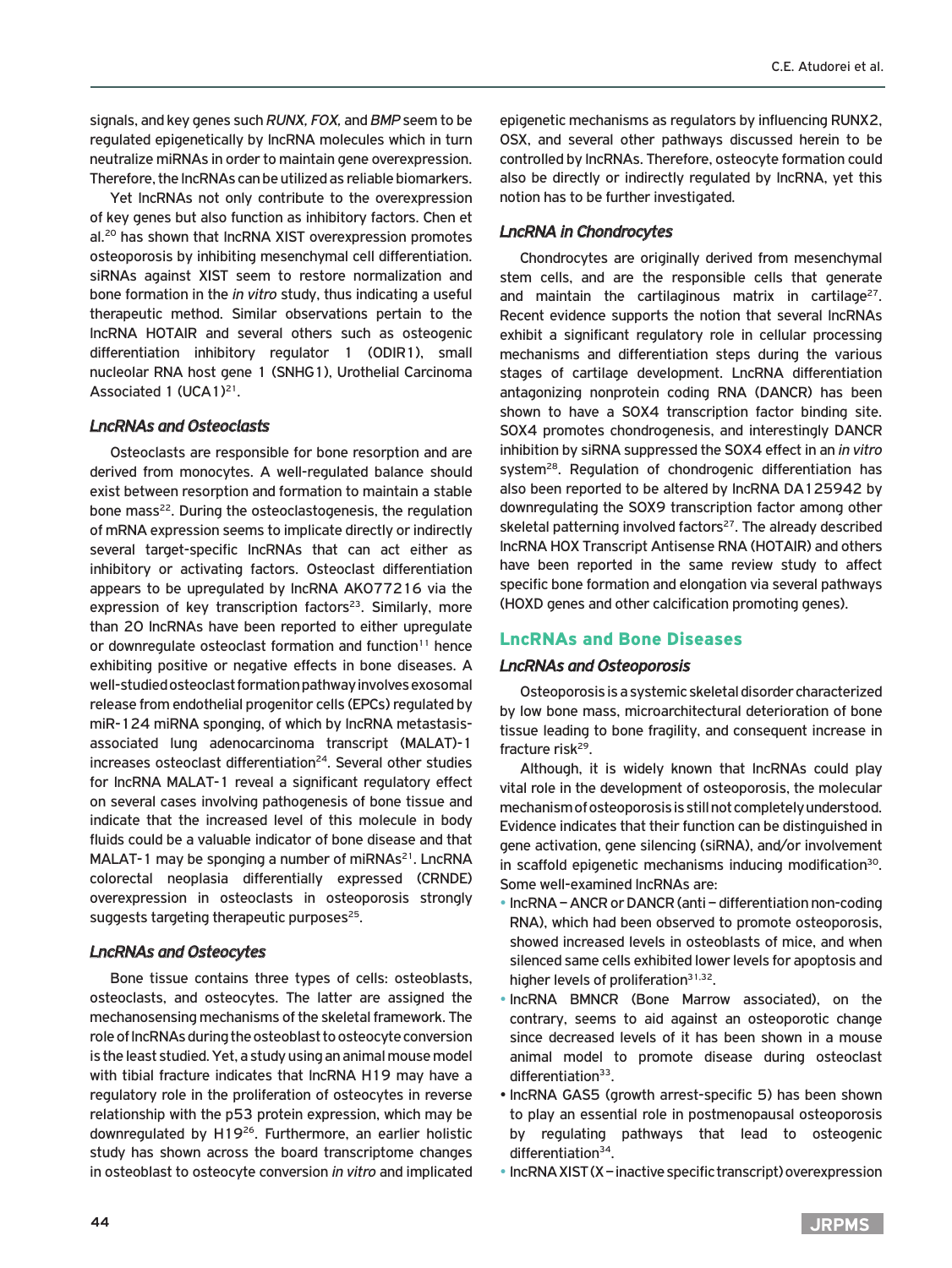has been shown to have an adverse role on alkaline phosphatase activity, which is an essential factor in the calcification process of the bone marrow mesenchymal cells20.

- On the contrary, lncRNA Bmcob when overexpressed, seems to enhance the transport rate of SBPs (Selenocysteine binding proteins) and increase osteogenesis<sup>35</sup>.
- Further, lncRNA UCA1, when inhibited *in vitro* cell lines, was correlated with increased proliferation and differentiation of osteoblasts and the stimulation of bone morphogenic protein  $- 2$  (BMP-2) $36$ .
- MALAT 1 regulates Osx expression and can also promote osteogenic differentiation.

Several other lncRNAs have been studied to a great extent and have been suggested for their utilization as biomarkers<sup>30</sup>, and further, they are implicated with the pathogenesis of osteoporosis<sup>11</sup>. Multiomics analysis of the prescribed lncRNAs clearly shows their significance in establishing reliable biomarkers. Furthermore, extensive research at the molecular level implicates these lncRNAs as important factors in several growth and differentiation biochemical pathways, and overexpression or underexpression of the lncRNAs may provide pivotal leads as to the pathogenesis of osteoporosis and other bone-related disorders, thus their possible use as therapeutic agents<sup>29</sup>.

## *LncRNAs and Osteoarthritis*

Osteoarthritis (OA) is the most common form of arthritis worldwide. While OA is: related to ageing, it is also associated with a variety of both modifiable and non-modifiable risk factors, including: obesity, lack of exercise, genetics, bone density, excessive joint activity, injury, and gender $37$ . It is well recognized that, autophagy<sup>38</sup>, chondrocyte apoptosis<sup>39</sup>, ECM degradation<sup>40</sup> and inflammation<sup>41</sup> are associated with OA whilst the molecular mechanism of lncRNAs regulating OA has not yet been clearly elucidated. Several lncRNAs have been reported to be involved in the pathogenesis of the disease if deregulated such as HOTAIR and GAS5. Jiang S-d et al.42 developed a working hypothesis for the progression of OA, with overexpressed lncRNAs leading to Matrix metalloproteinases (MMPs) overproduction with the effect of ECM (extracellular matrix) degradation in chondrocytes, which in turn leads to inhibition of collagen-binding integrin proteins, thus weakening the cartilage and enhancing its degradation mechanisms. This approach, if confirmed, could lead to the development of a therapeutic approach via the inhibition of specific lncRNAs.

In the same line of thought, Abbasifard et al.<sup>43</sup> performed an extensive review of clinical studies concerning the role of lncRNAs in OA pathology, verifying with broader evidence the Jiang hypothesis and concluding that lncRNAs can be a key component in therapeutic strategies. Two recently identified lncRNAs, CIR and AMSR, seem to promote the chondrocyte ECM degradation and OA development. CIR lncRNA has been shown to upregulate pathways leading

to cell autophagy, cell proliferation, and degradation of ECM in cartilage tissue<sup>44</sup>.

Notably, MCM3AP-AS1 lncRNA has been shown to have a specific dual role and act as an upregulator in synovial fluid and chondrocytes and as a down regulator in cartilage tissue affecting two different miRNAs in each case<sup>44</sup>. In OA more than 900 lncRNAs in chondrocytes have been detected in higher or lower levels compared to controls.

MALAT-1 already discussed in OP also seems to be significant for OA, and its levels in OA seem to be reciprocal to miR-150-5p, and its overexpression inhibits apoptosis and ECM degradation. On the contrary, action lncRNA H19 seems to induce chondrocyte destruction by inhibiting the activity of at least one miRNA45.

## *LncRNAs and Rheumatoid arthritis*

Rheumatoid arthritis (RA) is a long-term condition that causes pain, swelling and stiffness in the joints. The upsurge of the immune system mechanisms seems to be regulated in its various facets by the action of lncRNAs. Most notably:

- The well-known due to its implication in other diseases such as lung cancer HOTAIR (Homeobox antisense intergenic RNA) seems to be over-expressed in RA compared to normal tissue as reported in osteoclasts among different cell types<sup>46</sup>. Since HOTAIR is shown to have a role in chromatin structure and unfolding properties due to histone regulation, it is possible to impose epigenetic mechanisms in gene control<sup>47</sup>.
- The previously discussed lncRNA H19 is shown to be expressed at higher levels in RA, and it has been suggested that H19 may be critical in promoting RA through the ERK- $1/2$  and P13K pathways<sup>48</sup>.
- Several other lncRNAs have been identified, including seven in a microarray analysis study in patients with RA, that may be implicated in functions related to the disease process and at significantly differentiated levels of expression in RA that could be utilized as biomarkers<sup>47</sup>. In addition, the well-documented function of lncRNAs in T cell regulation and autoimmune response may indirectly affect RA conditions. Serum samples from RA patients show significant elevation of various lncRNAs such as RNA143598, RNA143596, HIX0032090, IGHCγl, and XLOC-002730, that seem to be related to the disease course49. Therefore, a panel of the above set of lncRNAs could be useful biomarkers for the diagnosis and the progression prediction of the disorder.

## Mechanisms of LncRNAs in Bone Diseases

Two types of mechanisms can be distinguished concerning lncRNA activities. The direct qualitative effect by binding and altering the action of other molecules might be it other RNA molecules, mostly miRNAs, or even proteins where they can act as a scaffold or induce enzymatic changes, or by directly binding to DNA regions such as promoter and enhancer regions. The indirect quantitative mode of action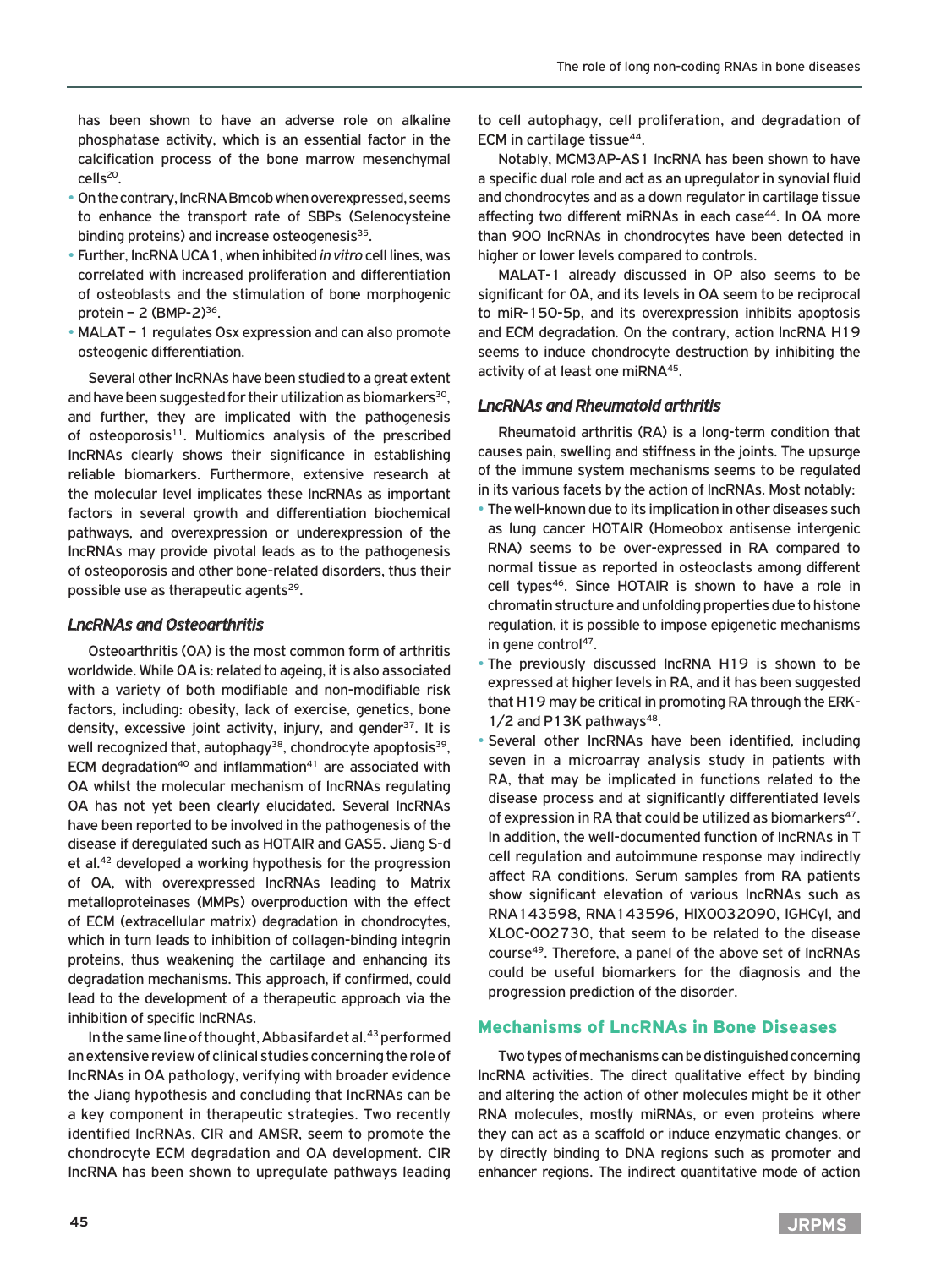is related to the levels of specific lncRNAs as compared to the alteration of specific critical cellular pathways such as apoptosis, autophagy, epithelial-to-mesenchymal transition (EMT) degradation, immune regulation, differentiation leading pathways.

The best-studied direct effect with regards to the skeletal tissue is the sponging of miRNAs, thus regulating the corresponding mRNA expression and production of critical proteins. miRNAs, in general, have been shown to compete with mRNA translation by directly binding to mRNAs and inhibiting their further translation into protein products. In this sense, lncRNAs, by directly binding to miRNAs act as antagonists of miRNAs and indirectly as synergists of mRNAs. This mechanism allows essential proteins to be expressed differentially and depending on the mode of action of these proteins. The lncRNA could be an up or down mediator of cellular activities, as seems to be the case for many observed cases, such as the dual role of HOTAIR and many other lncRNAs.

It is worth noting that in order for lncRNAs to act as sponges to miRNAs they need to contain a complementary sequence to them. And in cases where it has been observed that one lncRNA sponges more than one different miRNA – as with the case of HOTAIR, than one lncRNA might contain complementary sequences for more than one miRNA or that different miRNAs might contain a short identical fragment. Therefore, to further elucidate the concept of the therapeutic use of lncRNAs, their biogenesis and their complementarity to described miRNAs should be enlightened.

# Conclusion and Perspectives

The numerous studies performed in recent years, aided by the advent of transcriptomics and bioinformatics approaches that can process vast amounts of data and evaluate their significance, have shown that lncRNAs are critical in the regulation of gene expression as modifiers at the RNA level. The fact is that in number, lncRNAs exceed by far the number of functional proteins, and their over or under expression is directly correlated with the growth and differentiation state of a cell. Therefore, increased interest has been raised in the utilization of specific well studied lncRNAs not only as biomarkers in the prognosis and diagnosis of disease but also as therapeutic agents in personalized treatment approaches. Yet still, several parameters have to be addressed, such as lncRNA specificity to avoid adverse effects, carrier and vector efficacy, tissue prevailance of abnormally expressed target molecules, followed by clinical studies to determine the toxicity.

## *Disclaimer*

*Dr Stavroula Rizou is an Editorial board member of the JRPMS. The manuscript underwent peer review process by independent experts.*

#### *References*

- 1. Pertea M. The Human Transcriptome: An Unfinished Story. Genes (Basel) 2012;3(3):344–60.
- 2. Brosnan CA, Voinnet O. The long and the short of noncoding RNAs. Curr Opin Cell Biol 2009;21(3):416–25.
- 3. Quinn JJ, Chang HY. Unique features of long non-coding RNA biogenesis and function. Nat Rev Genet 2016;17(1):47–62.
- 4. Guttman M, Amit I, Garber M, French C, Lin MF, Feldser D, et al. Chromatin signature reveals over a thousand highly conserved large non-coding RNAs in mammals. Nature 2009;458(7235):223–7.
- 5. Yoon J-H, Kim J, Gorospe M. Long noncoding RNA turnover. Biochimie 2015;117:15–21.
- 6. Carninci P, Kasukawa T, Katayama S, Gough J, Frith MC, Maeda N, et al. The Transcriptional Landscape of the Mammalian Genome. Science (80-) 2005;309(5740):1559–63.
- 7. Fernandes J, Acuña S, Aoki J, Floeter-Winter L, Muxel S. Long Non-Coding RNAs in the Regulation of Gene Expression: Physiology and Disease. Non-Coding RNA 2019;5(1):17.
- 8. Ma L, Bajic VB, Zhang Z. On the classification of long non-coding RNAs. RNA Biol 2013;10(6):924–33.
- 9. Zhang X, Wang W, Zhu W, Dong J, Cheng Y, Yin Z, et al. Mechanisms and Functions of Long Non-Coding RNAs at Multiple Regulatory Levels. Int J Mol Sci 201;20(22):5573.
- 10. Ducy P, Zhang R, Geoffroy V, Ridall AL, Karsenty G. Osf2/Cbfa1: A Transcriptional Activator of Osteoblast Differentiation. Cell 1997; 89(5):747–54.
- 11. Yang Y, Yujiao W, Fang W, Linhui Y, Ziqi G, Zhichen W, et al. The roles of miRNA, lncRNA and circRNA in the development of osteoporosis. Biol Res 2020;53(1):40.
- 12. Jia B, Qiu X, Chen J, Sun X, Zheng X, Zhao J, et al. A feed-forward regulatory network lncPCAT1/miR-106a-5p/E2F5 regulates the osteogenic differentiation of periodontal ligament stem cells. J Cell Physiol 2019;234(11):19523–38.
- 13. Yuan H, Xu X, Feng X, Zhu E, Zhou J, Wang G, et al. A novel long noncoding RNA PGC1β-OT1 regulates adipocyte and osteoblast differentiation through antagonizing miR-148a-3p. Cell Death Differ 2019;26(10):2029–45.
- 14. Wang K, Wang Y, Hu Z, Zhang L, Li G, Dang L, et al. Bone-targeted lncRNA OGRU alleviates unloading-induced bone loss via miR-320- 3p/Hoxa10 axis. Cell Death Dis 2020;11(5):382.
- 15. Cao L, Liu W, Zhong Y, Zhang Y, Gao D, He T, et al. Linc02349 promotes osteogenesis of human umbilical cord-derived stem cells by acting as a competing endogenous RNA for miR-25-3p and miR-33b-5p. Cell Prolif 2020;53(5):e12814.
- 16. Chen L, Xiong Y, Yan C, Zhou W, Endo Y, Xue H, et al. LncRNA KCNQ1OT1 accelerates fracture healing via modulating miR-701- 3p/FGFR3 axis. FASEB J 2020;34(4):5208–22.
- 17. Hao R, Wang B, Wang H, Huo Y, Lu Y. lncRNA TUG1 promotes proliferation and differentiation of osteoblasts by regulating the miR-545-3p/CNR2 axis. Brazilian J Med Biol Res = Rev Bras Pesqui medicas e Biol 2020;53(11):e9798.
- 18. Wang X, Zhao D, Zhu Y, Dong Y, Liu Y. Long non-coding RNA GAS5 promotes osteogenic differentiation of bone marrow mesenchymal stem cells by regulating the miR-135a-5p/FOXO1 pathway. Mol Cell Endocrinol 2019;496:110534.
- 19. Yi J, Liu D, Xiao J. LncRNA MALAT1 sponges miR-30 to promote osteoblast differentiation of adipose-derived mesenchymal stem cells by promotion of Runx2 expression. Cell Tissue Res 2019; 376(1):113–21.
- 20. Chen R-S, Zhang X-B, Zhu X-T, Wang C-S. LncRNA Bmncr alleviates the progression of osteoporosis by inhibiting RANML-induced osteoclast